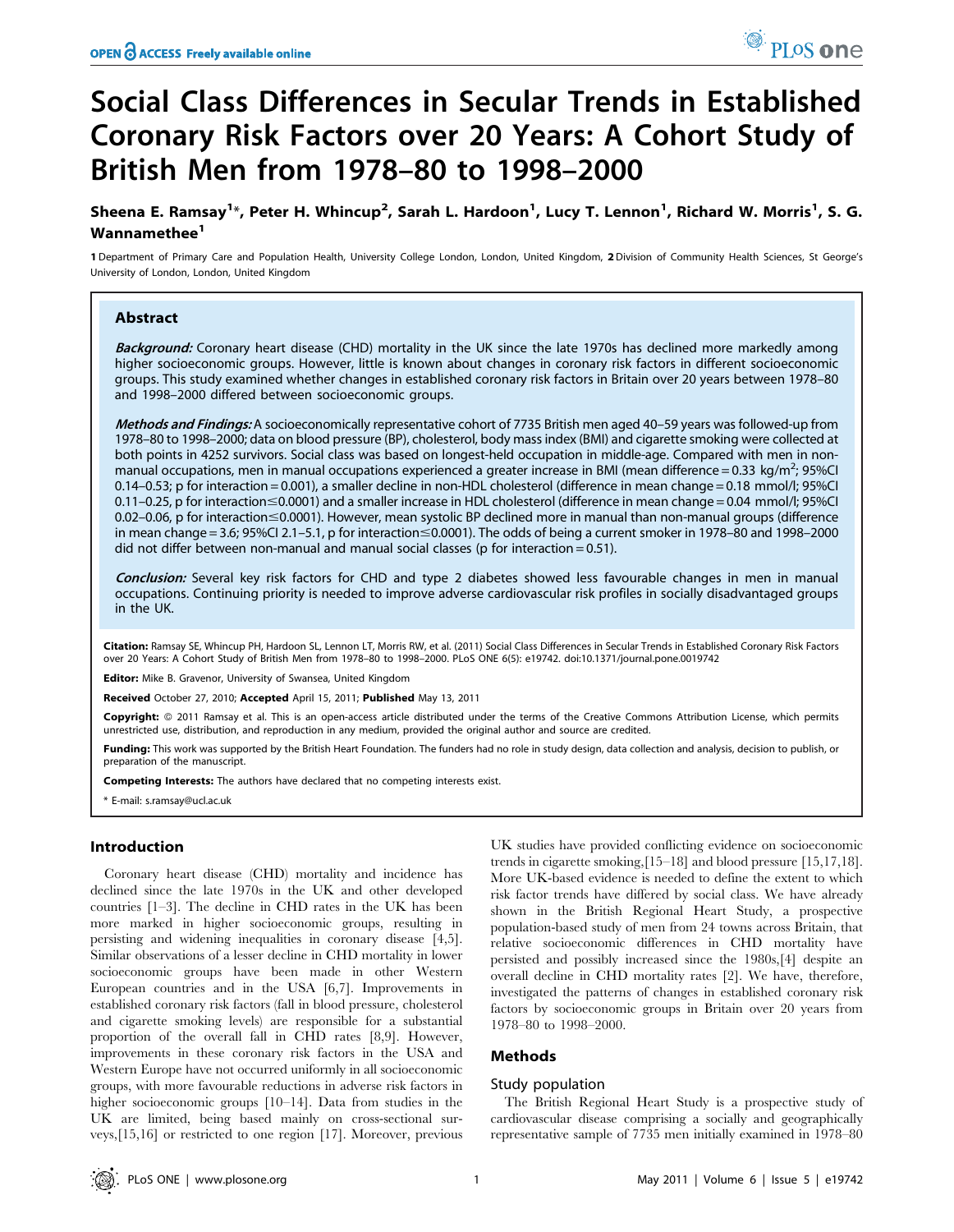when aged 40–59 years, drawn from one general practice in each of 24 towns representing all major British regions [19]. At baseline a physical examination of the participants including anthropometric and physiological measurements was carried out, and blood samples were collected. Cohort participants have been followed-up since for morbidity through two-yearly reviews of general practitioner records, and for mortality through the National Health Service Central Register; contact was successfully maintained with  $>98\%$  of study participants. In 1998–2000 the men, now aged 60–79 years, were invited to a 20-year re-assessment, which included completion of a questionnaire, physical examination and collection of blood samples after a minimum 6 hour fast. 4252 men (77% of surviving subjects; 80% in non-manual social classes and 70% in manual groups) attended the examination; 4094 men had at least one measurement of biological factors.

### Ethics statement

Ethical approval was provided by all relevant local research ethics committees. All participants provided written informed consent to the investigations, which were carried out in accordance with the Declaration of Helsinki.

#### Socioeconomic position

Occupational social class was used as the measure of socioeconomic position. The longest-held occupation of subjects at study entry (aged 40–59 years) was used to define social class using the Registrar Generals' Social Class Classification – I (professionals, e.g. physicians, engineers), II (managerial, e.g. teachers, sales managers), III non-manual (semi-skilled nonmanual, e.g. clerks, shop assistants), III manual (semi-skilled manual, e.g. bricklayers), IV (partly skilled, e.g. postmen) and V (unskilled, e.g. porters, general labourers). Information on social class was not available for 15 subjects. Men with the longest-held occupation in the armed forces were excluded from the analyses [231 at baseline  $(3\%)$ ].

## Coronary risk factors

Information on cigarette smoking was obtained and assessments of blood pressure, cholesterol, height and weight were carried out in the cohort at baseline (1978–80) and after 20 years (1998–2000). Detailed information on cigarette smoking was collected through questionnaires at both examinations. This was used to identify subjects who were current smokers. Physical assessments at both examinations included height and weight, measurements, and blood pressure which was measured twice in succession in the right arm with the subject seated and the arm supported. At baseline the London School of Hygiene and Tropical Medicine sphygmomanometer was used. A Dinamap 1846 oscillometric blood pressure recorder was used at the 20-year re-examination. Systolic blood pressure from the Dinamap reading was adjusted by subtracting 8 mmHg from the reading to accord with the sphygmanometer readings at baseline [20]. Blood pressure measurements at both time points were adjusted for observer variation within each town [21]. At both examinations, anthropometric measurements were made with subjects in light clothing without shoes. Height and weight were both measured while the subjects were standing. Height was measured with a Harpenden stadiometer (Critikon Service Center, Berkshire, United Kingdom) to the last complete 0.1 cm and weight with a Soehnle digital electronic scale (Critikon Service Center) to the last complete 0.1 kg. Body mass index (BMI) was calculated for each man as weight/(height)<sup>2</sup> in kg/m<sup>2</sup>. Blood samples at baseline were used to measure serum total cholesterol measured by a modified Liebermann–Burchard method on a Technicon SMA 12/60 analyser and high-density

lipoprotein (HDL) cholesterol by the Liebermann–Burchard after precipitation with magnesium phosphotungstate [22]. At the 20 year examination, serum total and HDL cholesterol were measured using a Hitachi 747 automated analyser (Hitachi, Tokyo, Japan)[23] using the Siedel[24] and Sugiuchi[25] methods respectively. The difference between total and HDL cholesterol levels was used to obtain non-HDL cholesterol levels. Total and HDL cholesterol measurements were cross-calibrated between baseline and 20 year examination using baseline residual samples [8].

#### Statistical analyses

For the analyses, social classes were combined into two groups of non-manual (social class I, II, III non-manual) and manual (III manual, IV and V), with non-manual groups as the reference category. Repeated data on risk factors were available at two time points (baseline and 20 years later) for each subject. Linear regression models were constructed based on these repeated measures of age and risk factors utilising generalised estimated equations; each of BMI, systolic blood pressure, total cholesterol, and HDL and non-HDL cholesterol were regressed in turn on social class (manual versus non-manual) and time (taking the value 0 at baseline, and value 20 at 20 years), with age at that time point as a covariate to take account of increasing age of the cohort. This enabled obtaining population-averaged changes in risk factors over calendar time independent of increasing age. Estimates from the regression models were used to obtain predicted risk factors levels in 60 year old men, overall and according to social class groups, at baseline and at 20 years; this was done for the purpose of presenting secular changes in risk factors over time in a comparable age group at the two time points independent of the influences of ageing. Generalised estimating equations (GEEs) with robust standard errors were used in the regressions to take account of the repeated measures of each outcome (one at baseline and a second at 20 years) for each man. A social class\*time interaction term was added to the models to assess a) whether the change in the level of the outcome (risk factor) from baseline to 20 years differed according to social class; and equivalently/correspondingly b) whether the association between the outcome (risk factor) and social class at 20 years was different from that at baseline.

Similarly, age-adjusted logistic regression with GEEs of smoking status (current versus not) on social class and time with a social class\*time interaction was used to assess a) whether the odds ratio comparing social class groups at 20 years was different from that at baseline; and correspondingly b) whether the change in the odds of smoking from baseline to 20 years differed according to social class. All analyses were carried out using SAS version 9 and Stata version 10.

## Results

The proportion of non-manual and manual social classes was 41% and 59% at baseline, and 48% and 52% at the 20-year follow-up. 3324 (44%) men had died during the 20 year follow-up period (37% of non-manual and 50% of manual group); death rate was 20 per 1000 person years in non-manual groups and 28 per 1000 person years in manual groups. 4132 men alive at the 20-year follow-up with information on social class were eligible to be included in the analysis. Baseline and 20 year age-adjusted blood pressure, blood lipid and BMI levels are shown in Table 1, with corresponding ageadjusted changes, overall and separately for non-manual and manual groups. The baseline and 20-year age-adjusted mean levels presented are estimated for 60 year old men to present findings independent of the effect of increasing age. There was an overall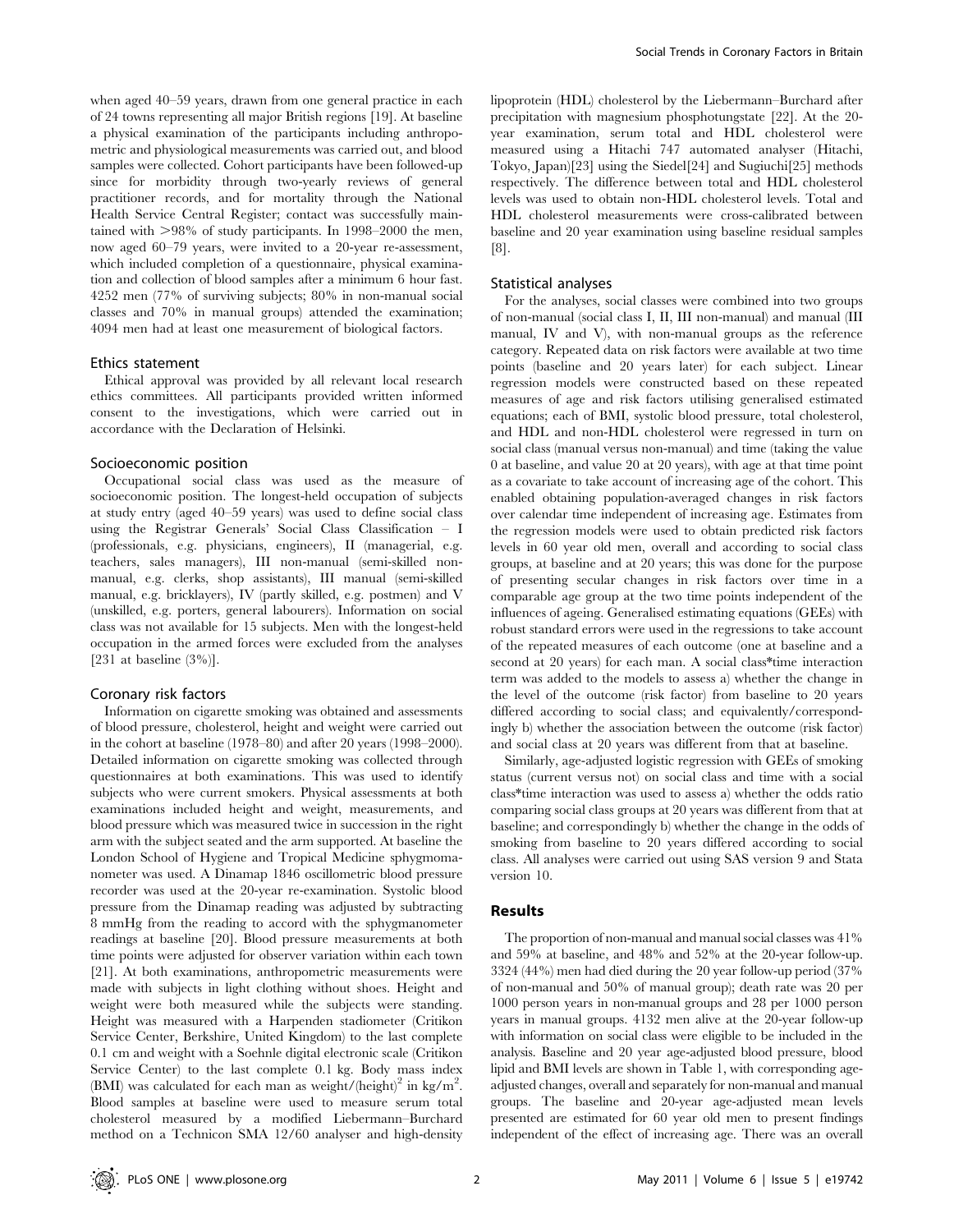decline in systolic blood pressure, which was more marked in men in manual social classes  $(-11.6 \text{ mmHg})$  than in men in non-manual groups  $(-7.9 \text{ mmHg}; \text{p}$  for social class\*time interaction <0.0001). While at baseline manual men had appreciably higher systolic blood pressure, there was little difference at follow-up. There was an overall decline in total and non-HDL cholesterol, which was more marked in non-manual men (p for interaction  $\leq 0.0001$  for both). While at baseline manual men had appreciably lower total and non-HDLcholesterol, there was little difference at follow-up. There was an overall increase in HDL-cholesterol, which was more marked in non-manual men (0.19 mm/L) compared to manual men (0.15 mm/L). While at baseline HDL-cholesterol levels were similar in both groups, at follow-up HDL-cholesterol levels were more favourable among non-manual men. There was an overall increase in mean BMI, which was more marked among men in manual social classes than in men in non-manual groups (p for interaction  $<$ 0.0001). Manual groups had higher mean BMI than non-manual groups at baseline (mean difference  $= 0.3$ ); this mean social class difference increased to  $0.7$  in 1998–2000 (p for interaction  $\leq 0.0001$ ). While at baseline manual men had a slightly higher mean BMI, this difference was considerably more marked at follow-up.

Table 2 presents the prevalence and change in odds of current smoking between 1978–80 and 1998–2000, and the social class difference in current smoking over this period. Overall, the odds of smoking declined over 20 years, and the extent of decline was similar in non-manual and manual groups (p for interaction 0.51). Manual social class groups had a higher level of current smokers in 1978–80 (odds ratio compared to non-manual groups = 2.24; 95%CI 2.03, 2.47), and this relative odds of smoking when comparing social classes remained unchanged after 20 years (p for interaction 0.51).

## Discussion

In this cohort of British men, age-adjusted changes in coronary risk factors from 1978–80 resulted in persisting socioeconomic differences in these risk factors over 20 years. Marked socioeconomic differences in cigarette smoking remained unchanged since the 1980s. Although socioeconomic differences in systolic blood pressure were reduced, changes in BMI, non-HDL and HDL cholesterol were less favourable in lower socioeconomic groups.

During the past two decades, all-cause and CHD mortality rates have fallen more in non-manual social class groups, so that social inequalities in CHD mortality have widened [4]. However, the explanation for these patterns has been unclear. There are few studies in Britain with longitudinal data that report the pattern of socioeconomic changes in coronary risk factors. In western Europe and the US, socioeconomic inequalities in coronary risk factors

Table 1. Age-adjusted estimated mean levels (95%CI) of coronary risk factors in 60 year old men in manual and non-manual groups and their changes between 1978–80 and 1998–2000.

|                                 | <b>Baseline</b><br>1978-80    | 20 years<br>1998-2000         | Change over 20 years<br>from baseline | p for interaction* |
|---------------------------------|-------------------------------|-------------------------------|---------------------------------------|--------------------|
| Systolic blood pressure (mmHg)  |                               |                               |                                       |                    |
| Overall $(n = 4113)$            | 152.6 (151.7, 153.6)          | 142.4 (141.4, 143.4)          | $-10.2$ (-11.9, -8.6)                 |                    |
| Non-manual group ( $n = 1955$ ) | 150.6 (149.5, 151.7)          | 142.6 (141.4, 143.9)          | $-7.9$ (-9.9, -6.1)                   |                    |
| Manual group $(n = 2158)$       | 153.9 (152.9, 154.9)          | 142.3 (141.1, 143.5)          | $-11.6$ (-13.4, -9.8)                 |                    |
| Manual vs. non-manual           | 3.3(2.3, 4.2)                 | $-0.4$ ( $-1.8$ , 1.1)        |                                       | < 0.0001           |
| Total cholesterol (mm/L)        |                               |                               |                                       |                    |
| Overall $(n = 3899)$            | 6.25(6.21, 6.30)              | 6.03(5.9, 6.1)                | $-0.22$ (-0.30, -0.14)                |                    |
| Non-manual group $(n = 1850)$   | 6.36(6.30, 6.41)              | $6.04$ $(5.98, 6.11)$         | $-0.31$ (-0.40, -0.22)                |                    |
| Manual group $(n = 2049)$       | 6.19(6.14, 6.24)              | $6.02$ (5.95, 6.08)           | $-0.17$ (-0.26, -0.09)                |                    |
| Manual vs. non-manual           | $-0.17$ (-0.22, -0.12)        | $-0.03$ ( $-0.09$ , 0.04)     |                                       | < 0.0001           |
| Non-HDL cholesterol (mm/L)      |                               |                               |                                       |                    |
| Overall $(n = 3761)$            | 5.10 (5.01, 5.14)             | 4.71 (4.66, 4.76)             | $-0.40$ (-0.48, -0.31)                |                    |
| Non-manual group $(n = 1783)$   | 5.20 (5.15, 5.26)             | 4.69 (4.63, 4.76)             | $-0.51$ (-0.60, -0.42)                |                    |
| Manual group $(n = 1978)$       | 5.04 (4.99, 5.01)             | 4.71 (4.65, 4.77)             | $-0.33$ (-0.42, -0.24)                |                    |
| Manual vs. non-manual           | $-0.16$ ( $-0.21$ , $-0.11$ ) | $0.02$ (-0.05, 0.09)          |                                       | < 0.0001           |
| HDL cholesterol (mm/L)          |                               |                               |                                       |                    |
| Overall $(n = 3764)$            | 1.15(1.14, 1.16)              | 1.32 (1.30, 1.33)             | 0.17(0.14, 0.19)                      |                    |
| Non-manual group $(n = 1785)$   | 1.15(1.14, 1.17)              | 1.34 (1.32, 1.36)             | 0.19(0.16, 0.21)                      |                    |
| Manual group $(n = 1979)$       | 1.14(1.13, 1.16)              | 1.30 (1.28, 1.32)             | 0.15(0.12, 0.18)                      |                    |
| Manual vs. non-manual           | $-0.01$ ( $-0.02$ , 0.008)    | $-0.04$ ( $-0.06$ , $-0.02$ ) |                                       | < 0.0001           |
| BMI ( $\text{kg/m}^2$ )         |                               |                               |                                       |                    |
| Overall $(n = 4112)$            | 25.1 (24.9, 25.3)             | 27.3 (27.1, 27.4)             | 2.2(1.9, 2.4)                         |                    |
| Non-manual group $(n = 1958)$   | 24.9 (24.8, 25.1)             | 26.9 (26.7, 27.1)             | 2.0(1.7, 2.3)                         |                    |
| Manual group $(n = 2154)$       | 25.2 (25.1, 25.4)             | 27.5 (27.4, 27.8)             | $2.3$ $(2.0, 2.6)$                    |                    |
| Manual vs. non-manual           | $0.3$ $(0.2, 0.5)$            | $0.7$ $(0.4, 0.9)$            |                                       | < 0.0001           |

Analyses for each risk factor are restricted to subjects with risk factor information at both time points.

 $*$ p for interaction = social class $*$ time interaction.

doi:10.1371/journal.pone.0019742.t001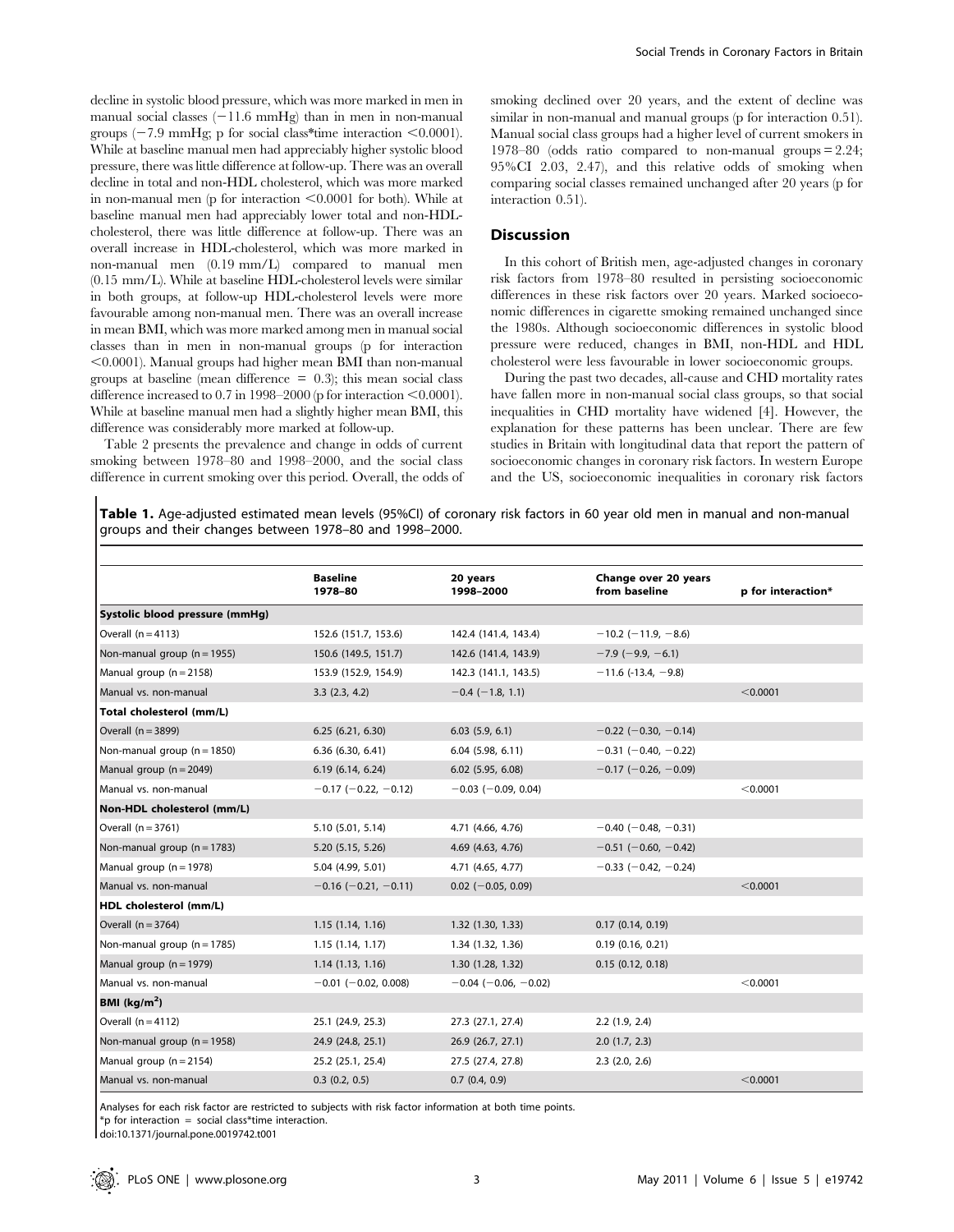|  |  |  |  |  |  | <b>Table 2.</b> Current smoking in manual compared with non-manual groups in 1978–80 and 1998–2000. |  |  |  |  |  |  |
|--|--|--|--|--|--|-----------------------------------------------------------------------------------------------------|--|--|--|--|--|--|
|--|--|--|--|--|--|-----------------------------------------------------------------------------------------------------|--|--|--|--|--|--|

|                               | <b>Baseline</b><br>1978-80 | 20 years<br>1998-2000 | Change in odds of smoking<br>over 20 years (95% CI) | p for interaction* |
|-------------------------------|----------------------------|-----------------------|-----------------------------------------------------|--------------------|
| Overall $(n = 4121)$          | 41%                        | 12%                   | $0.23$ (0.19, 0.28)                                 |                    |
| Non-manual group $(n = 1959)$ | 30%                        | 9%                    | $0.23$ (0.19, 0.28)                                 |                    |
| Manual group $(n = 2162)$     | 48%                        | 16%                   | $0.24$ (0.20, 0.30)                                 |                    |
| Odds ratio (95% CI)           | 2.24 (2.03, 2.47)          | 2.04 (1.68, 2.47)     |                                                     | 0.51               |

Manual vs. non-manual

\*p for interaction = social class\*time interaction.

doi:10.1371/journal.pone.0019742.t002

have largely remained unchanged between the 1980s and 2000 [10–13]. In the present study, although cigarette smoking has declined in the population overall,[8] the degree of socioeconomic differences in cigarette smoking did not appear to change in Britain over the 20-year period from 1978–80 described in this report. This is consistent with another English study which also showed persisting socioeconomic inequalities in cigarette smoking in the late 1980s and early 1990s [18]. However, other studies found some indication of narrowing of socioeconomic differences in smoking in the UK [16,17]. While overall levels of total cholesterol have declined in Britain between 1980 and 2000, in the present study more favourable changes in total and non-HDL cholesterol (decrease) and HDL-cholesterol levels (increase) occurred in non-manual groups. The greater decline in total and non-HDL cholesterol levels in non-manual groups is unlikely to have reflected patterns of statin use, which showed little social class difference. It may well have reflected more favourable changes in dietary saturated fat intake in non-manual groups. Although no data are available at the start of the study, at the end of the 20 year follow-up period, no marked social class differences in dietary intake of total fat, saturated and polyunsaturated fat were observed in our cohort (results not presented), consistent with the total and non-HDL cholesterol patterns observed. The more marked increase in HDL-cholesterol levels in non-manual groups, unrelated to medication use, may reflect the less marked increase in adiposity in non-manual participants. Social differences in physical activity changes are another potential explanation. However, although physical activity increased in the study population, the increase was greater in manual groups (data not presented); this pattern is unlikely to explain the observed changes in HDL-cholesterol. The significantly greater decline in blood pressure in manual social groups, which greatly reduced socioeconomic differences in systolic blood pressure, was consistent with previous studies from the UK [15,17] and the US [12]. Although blood pressure lowering medications made a major contribution to the overall decline in blood pressure in this cohort [26], there was no social class difference in the use of blood pressure lowering medications in this study and sensitivity analyses excluding those on blood pressure lowering treatment did not affect the results. The reason for the greater decline in blood pressure lowering treatment in manual men, therefore, remains uncertain. Increasing physical activity [8], particularly among manual men, could have contributed; changes in diet could also be important. The greater increases in BMI in manual men, with markedly higher BMI levels in manual men at the end of the follow-up period, are consistent with results from the Whitehall II study, which observed that marked socioeconomic gradients in BMI were present in the 1980s and 1990s [18], although a study in north west England reported a narrowing of socioeconomic inequalities in BMI and blood pressure during the 1990s [17]. These changes are not likely to have been explained by changes in physical activity (with increases being seen particularly among manual men), raising the possibility that adverse changes in diet, particularly among manual men, may have been responsible.

## Strengths and weaknesses

This study presents important data on changes in coronary risk factors according to socioeconomic groups in a large socially and geographically representative British cohort. Contact has been maintained with more than 98% of the cohort since initial recruitment in 1978–80. Socioeconomic position in the present study was based on the longest-held occupation of the subjects assessed at middle-age for almost all participants. Social class changed only for a small proportion of subjects  $\left($ <10%) over the 20-year period investigated in this paper. An inevitable result of using a cohort study is the restriction of analyses to subjects who were alive at the end of the 20-year follow-up period. Survivors are likely to have a better cardiovascular risk profile, consequently, within each socioeconomic group favourable changes over 20 years in risk factors (systolic BP) may have been overestimated and unfavourable changes in risk factors (BMI, HDL cholesterol) may have been underestimated. However, importantly, since these changes within each socioeconomic group will have been affected in the same way, the trends in the differences in risk factors between socioeconomic groups, which constitute the key findings of the study, are unlikely to be biased. A strength of the study is the high response rate at follow-up (77%), which minimises response bias. Although non-response was slightly greater among manual compared to non-manual groups, it is unlikely to bias the trends in social class differences in risk factors. Levels of BMI and cholesterol were similar in responders and non-responders of the 20-year follow-up examination of the cohort, although smoking levels were greater in non-responders [27]. However, again, while this may have led to overestimation of the decline in smoking within each socioeconomic group, it is unlikely to impact on the trends in the risk factor differences between the groups. A possible limitation is that since the study is based on men and excluded towns with high mobility, the results may not be generalisable to women and to ethnic minority populations. We acknowledge that when studying risk factor changes over a period of time, time trends and age-related changes are closely related. Despite the methods used to present age-adjusted secular changes in risk factors, the effect of increasing age on risk factors may not have fully been taken into account and we cannot rule out the possibility of some residual effect of ageing on the observed results. Furthermore, since the results are based on middle-aged British subjects (40–59 years) in 1978–80, the findings may not necessarily be extrapolated to other generations. A limitation of the present